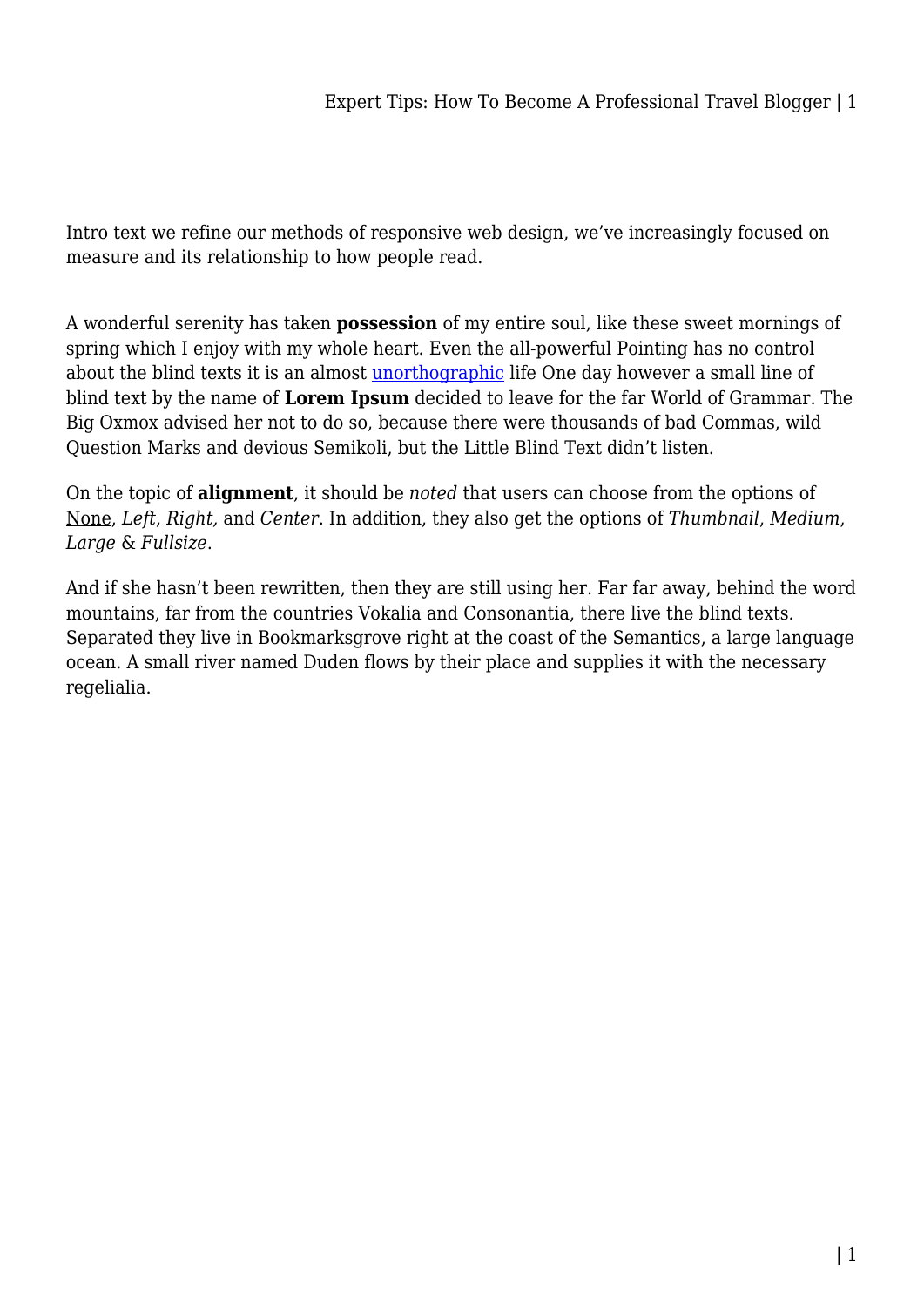

A wonderful serenity has taken possession of my entire soul

On her way she met a copy. The copy warned the Little Blind Text, that where it came from it would have been rewritten a thousand times and everything that was left from its origin would be the word "and" and the Little Blind Text should turn around and return to its own, safe country.A wonderful serenity has taken possession of my entire soul, like these sweet mornings of spring which I enjoy with my whole heart. I am alone, and feel the charm of existence in this spot, which was created for the bliss of souls like mine. I am so happy, my dear friend, so absorbed in the exquisite sense of mere tranquil existence, that I neglect my talents.

But nothing the copy said could convince her and so it didn't take long until a few insidious Copy Writers ambushed her, made her drunk with Longe and Parole and dragged her into their agency, where they abused her for their projects again and again.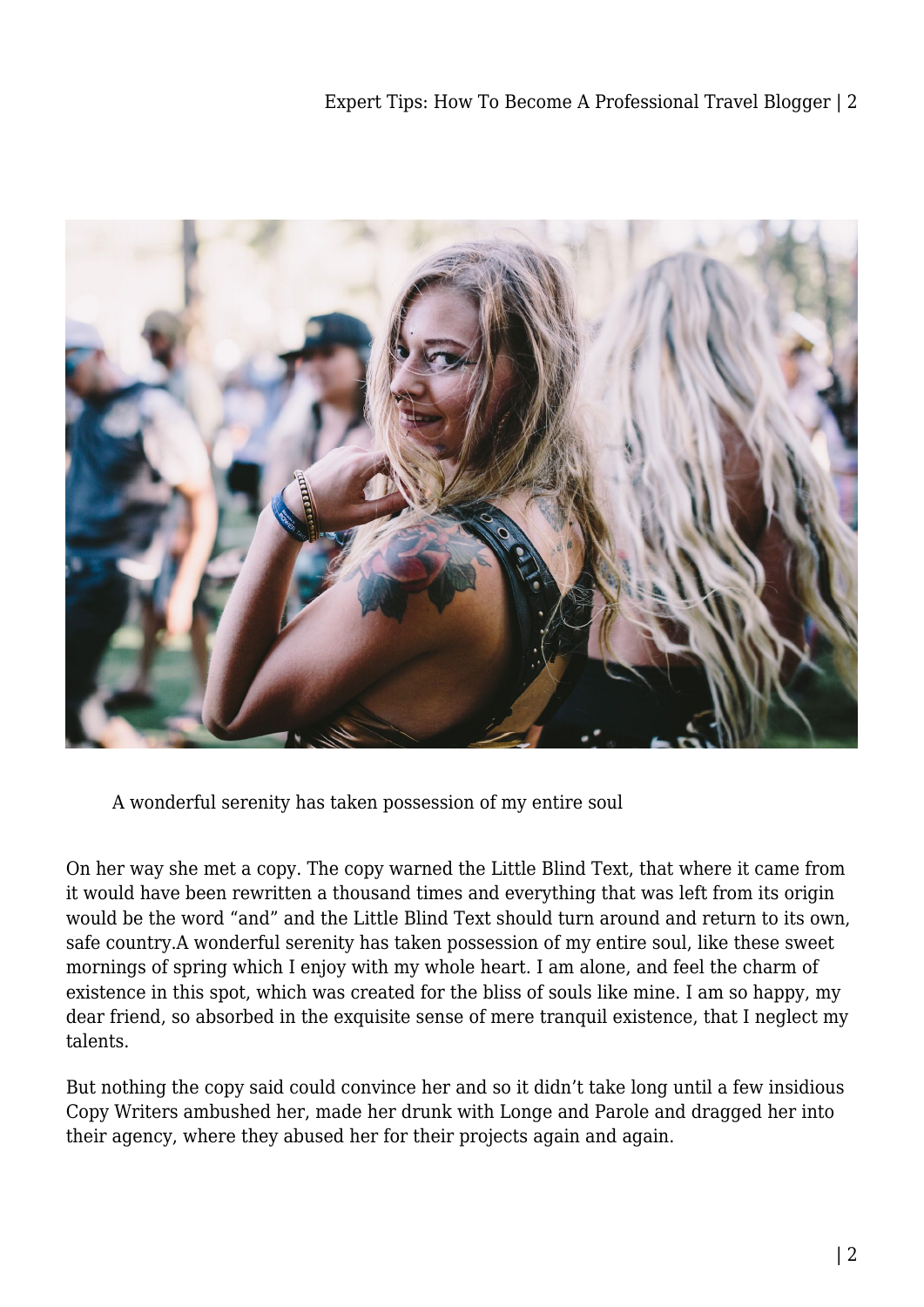Far far away, behind the word mountains, far from the countries Vokalia and Consonantia, there live the blind texts. Separated they live in Bookmarksgrove right at the coast of the Semantics, a large language ocean. A small river named Duden flows by their place and supplies it with the necessary regelialia. It is a paradisematic country, in which roasted parts of sentences fly into your mouth.

## **What to do in Uluwatu Bali**



Walk down the *Uluwatu* beach

A collection of textile samples lay spread out on the table – Samsa was a travelling salesman – and above it there hung a picture that he had recently cut out of an illustrated magazine and housed in a nice, gilded frame. It showed a lady fitted out with a fur hat and fur boa who sat upright, raising a heavy fur muff that covered the whole of her lower arm towards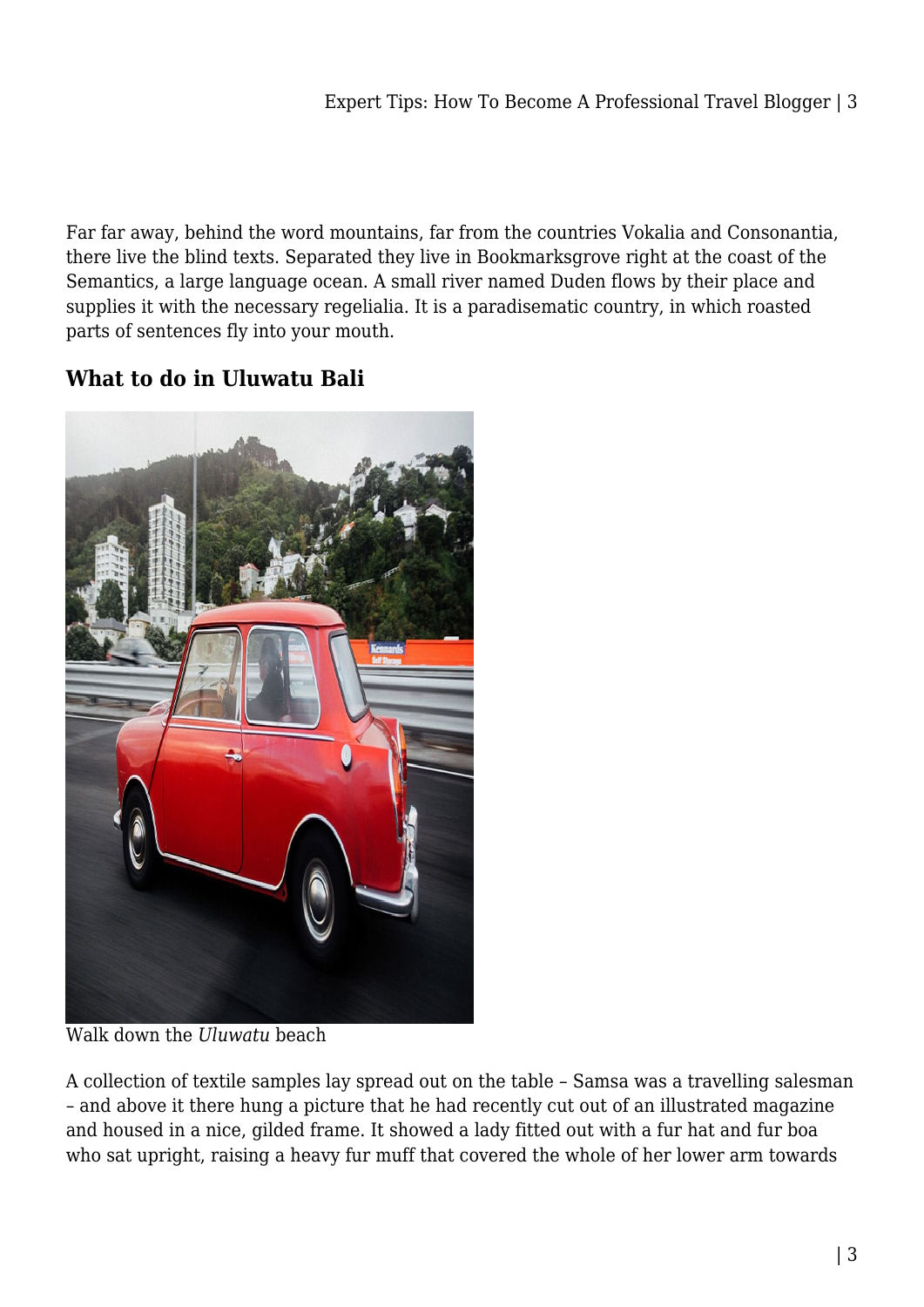## the viewer.

Gregor then turned to look out the window at the dull weather. Drops of rain could be heard hitting the pane, which made him feel quite sad. "How about if I sleep a little bit longer and forget all this nonsense", he thought, but that was something he was unable to do because he was used to sleeping on his right, and in his present state couldn't get into that position. However hard he threw himself onto his right, he always rolled back to where he was.

One morning, when Gregor Samsa woke from troubled dreams, he found himself transformed in his bed into a horrible vermin. He lay on his armour-like back, and if he lifted his head a little he could see his brown belly, slightly domed and divided by arches into stiff sections. The bedding was hardly able to cover it and seemed ready to slide off any moment. His many legs, pitifully thin compared with the size of the rest of him, waved about helplessly as he looked. "What's happened to me? " he thought. It wasn't a dream.

His room, a proper human room although a little too small, lay peacefully between its four familiar walls. A collection of textile samples lay spread out on the table – Samsa was a travelling salesman – and above it there hung a picture that he had recently cut out of an illustrated magazine and housed in a nice, gilded frame.

## **Hidden beach paradise that Balinese would never tell you**

Before you get started, please be sure to always search this Documentation, and also watch our Video Tutorials. If you have further questions beyond the scope of this Documentation, please don't hesitate to contact us. We'll do our very best to reply as promptly as possible.